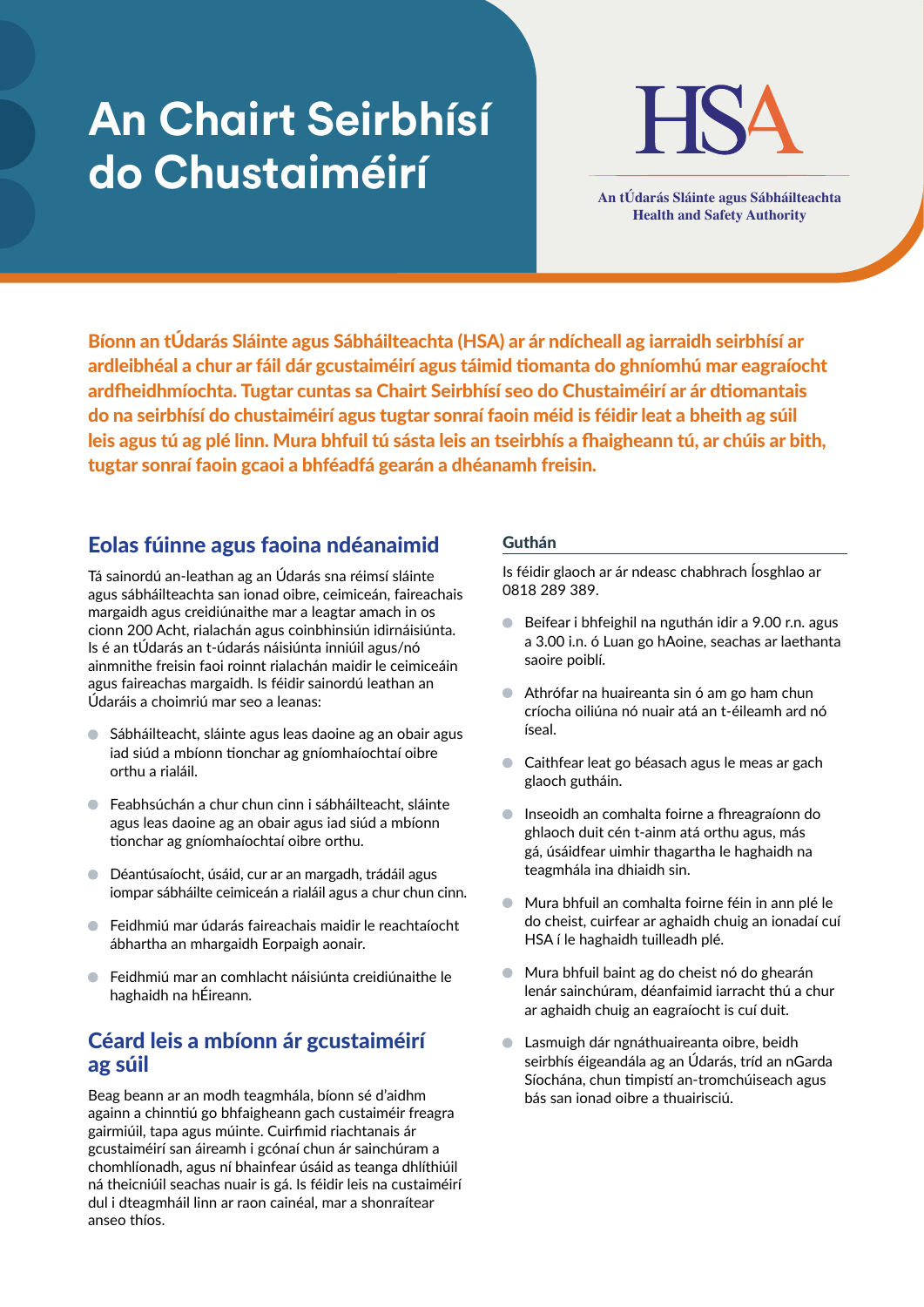#### Scríobh

Is é an bealach is éifeachtúla le dul i dteagmháil linn ná ar an ríomhphost: **contactus@hsa.ie**. Féadfaidh custaiméirí scríobh chugainn ag ár gceannoifig freisin, leis an seoladh thíos.



Ceann-Oifig an Údaráis Sláinte agus Sábháilteachta An Foirgneamh Cathrach Sráid James Joyce Baile Átha Cliath 1 D01 K0Y8

- Seiceálfar ríomhphoist agus an postas gach lá i rith gnáthuaireanta oifige ó Luan go hAoine, seachas ar laethanta saoire poiblí.
- Caithfear leat go béasach agus le meas ar gach comhfhreagras i scríbhinn.
- Tabharfar ainm teagmhála i ngach freagra i scríbhinn.
- Seolfar freagra uathoibríoch chuig gach ríomhphost.

#### Duine le duine

Níl oifig phoiblí againn ar féidir cuairt a thabhairt uirthi gan choinne, ach ó am go chéile bímid ag plé le custaiméirí go pearsanta, inár gceannoifig nó sna hoifigí réigiúnacha.

- Ba cheart cruinnithe le foireann an Údaráis a eagrú trí **contactus@hsa.ie** nó trí ghlaoch ar 0818 289 389.
- Caithfear leat go béasach agus le meas i ngach cruinniú duine le duine agus fáilteofar romhat go gairmiúil i ngach oifig de chuid an Údaráis.
- Má thagann tú chuig ceann dár n-oifigí gan choinne, déanfaimid gach iarracht cabhrú leat bealach ar bith ar féidir linn, ach d'fhéadfadh teorainn a bheith lenár féidir linn a dhéanamh ina leithéid de chás.
- Soláthrófar an príobháideachas cuí i ngach cruinniú a eagraítear roimh ré.

#### **Cigireachtaí**

Tugann ár gCigirí faoi na mílte cigireachtaí ar ionaid oibre gach bliain ar fud raon leathan d'earnálacha tionscail.

- Gníomhóidh ár gCigirí go gairmiúil agus go béasach  $\blacksquare$ i gcónaí.
- Cuirfidh ár gCigirí eolas agus treoir chabhrach ar fáil faoi bhainistiú éifeachtach shláinte agus shábháilteacht an ionaid oibre.
- Tá cead isteach ag na Cigirí chuig ionaid oibre agus taispeánfaidh siad a gcárta aitheantais nó barántas, agus fágfaidh siad a gcárta gnó má iarrtar sin.
- Éileoidh na Cigirí cruinniú le bainisteoir sinsearach agus, má tá ceann ar fáil, leis an Ionadaí Sábháilteachta don ionad oibre agus/nó ionadaithe oibrithe eile de réir mar is cuí.
- Cuirfidh na Cigirí an reachtaíocht ábhartha i bhfeidhm ar bhealach spriocdhírithe, cóir, comhsheasmhach agus cuntasach agus i gcomhréir leis na rioscaí atá i gceist.

## Cothromas agus éagsúlacht

Comhlíonfaimid ár n-oibleagáidí faoin reachtaíocht cothromais agus éagsúlachta, agus cabhróimid leat ár gcuid seirbhísí a úsáid má tá tú faoi mhíchumas. Dearadh ár suíomh gréasáin chun ardleibhéil inrochtaineachta a chinntiú. Príomhghné anois den suíomh gréasáin is ea comhtháthú na huirlise BrowseAloud a chuireann feidhmiúlacht téacs go teanga ar fáil. Áirítear leis na gnéithe inrochtaineachta eile formhéadú téacs, aibhsiú dhá dhath agus mascadh scáileáin. Is féidir dul i dteagmháil lenár nOifigeach Rochtana ar ríomhphost ar accessofficer@hsa.ie má bhíonn aon chúnamh uait.

## Seirbhís trí Ghaeilge

Comhlíonfaimid ár gceanglais faoi Acht na dTeangacha Oifigiúla. Tabharfar freagra i nGaeilge ar aon chomhfhreagras a gheofar i nGaeilge. Foilseofar cáipéisí straitéiseacha tábhachtacha ar nós Ráitis Straitéise agus Tuarascálacha Bliantúla, agus treoir ábhartha eile, i nGaeilge freisin.